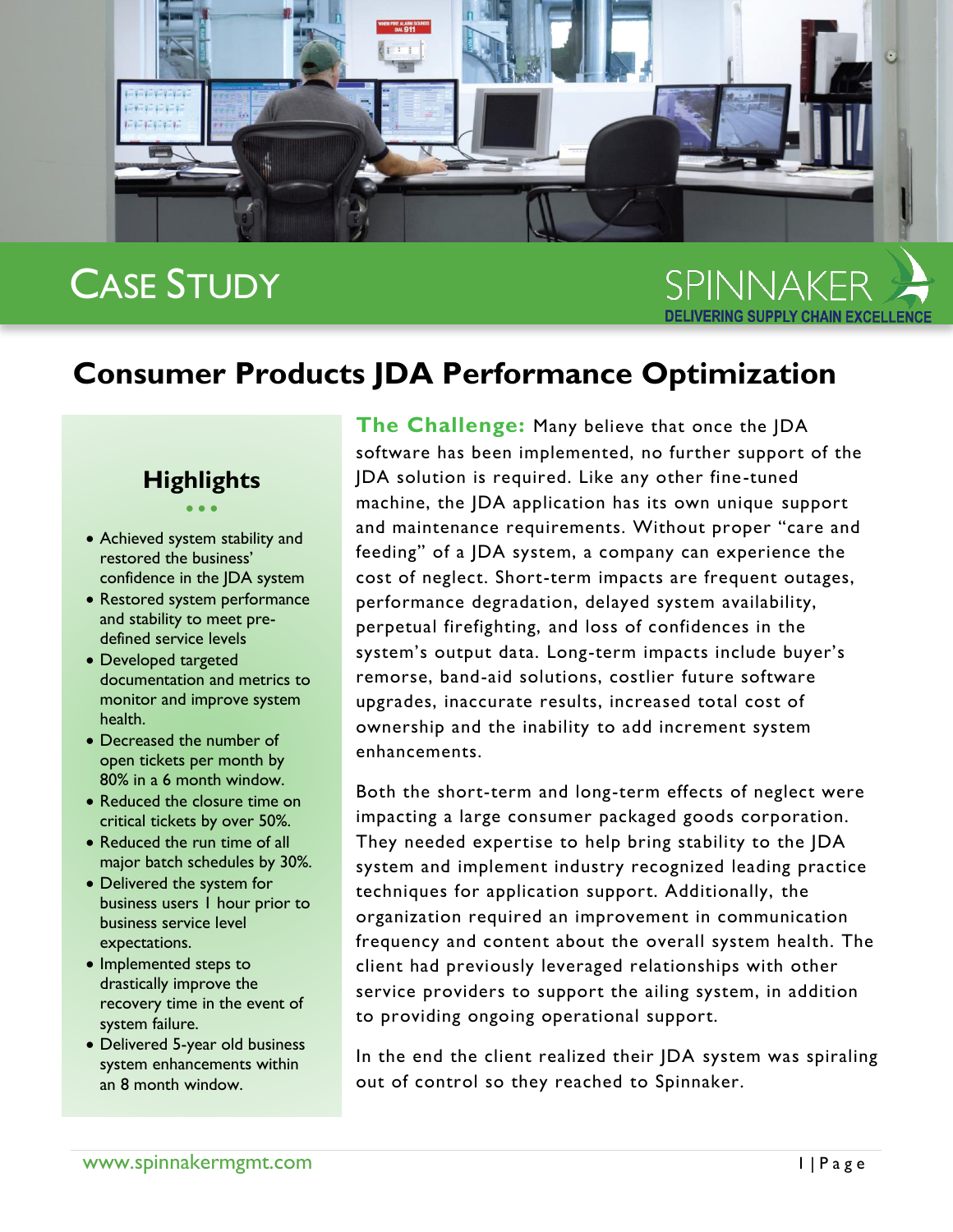**The Approach:** Spinnaker worked with this client to analyze, improve, and redefine its current JDA support model. After an initial assessment, it was clear that the documentation had not been maintained in over 3 years. Hundreds of unnecessary objects resided in the production system, communication about system errors were rare and often inaccurate, and despite amassing a couple of years of experience, the existing support team did not have the knowledge to support the JDA system.

Spinnaker documented each of these key issues and developed a prioritized task list to drive improvements. Leveraging its proven support methodology, Spinnaker presented a clear and comprehensive plan for keeping the system running and implementing system enhancements. The plan was comprised of a series of goals and milestones necessary to deliver system enhancements on a regular basis. Spinnaker then tied deliverables and timelines to each goal and executed the plan.

Lastly, Spinnaker worked with this client to define a new JDA support model that leveraged more specialized experienced resources. Spinnaker staffed the n ew support roles with resources with over 10 years of JDA experience to take the system to its maximum potential.

**The Solution:** Over a 1 year period Spinnaker worked with the client and their outsourced offshore support to stabilize the JDA system and to deliver numerous busine ss system enhancements. To keep the system running, Spinnaker set up weekly meetings with JDA support to resolve pressing software issues. Furthermore, Spinnaker managed the client outsourced offshore support team giving them detailed task list and technical guidance on how to support the system. Next, Spinnaker improved the system documentation necessary to adequately support the system. Much of this standard documentation was missing or never developed. Through the proper combination of documentation, communication, and focus on tickets, Spinnaker and the client achieved system stability in 3 months. Spinnaker then focused its efforts on increasing user productivity, delivering additional system availability to the users, and providing a time buffer in case an upstream data feed was late. Spinnaker was also able to tune previously coded custom scripting and tune JDA base processes, shortening the overall run time of batch schedule.

With the system stabilized and performance drastically improved, Spinnaker led the effort to prioritize, design, and build functional enhancements that had been backlogged for 5 years. The design sessions utilized a collaborative technique incorporating both the business and technical teams. This technique ensured the design fit the technical capabilities of th e JDA system and met the long term objectives of the supply chain organization.

**The Results:** With Spinnaker, the client was able to quickly return to JDA system stability. Even when the system did experience issues, the newly instated process drastically improved the recovery time, thus limiting business impact. The number of open tickets